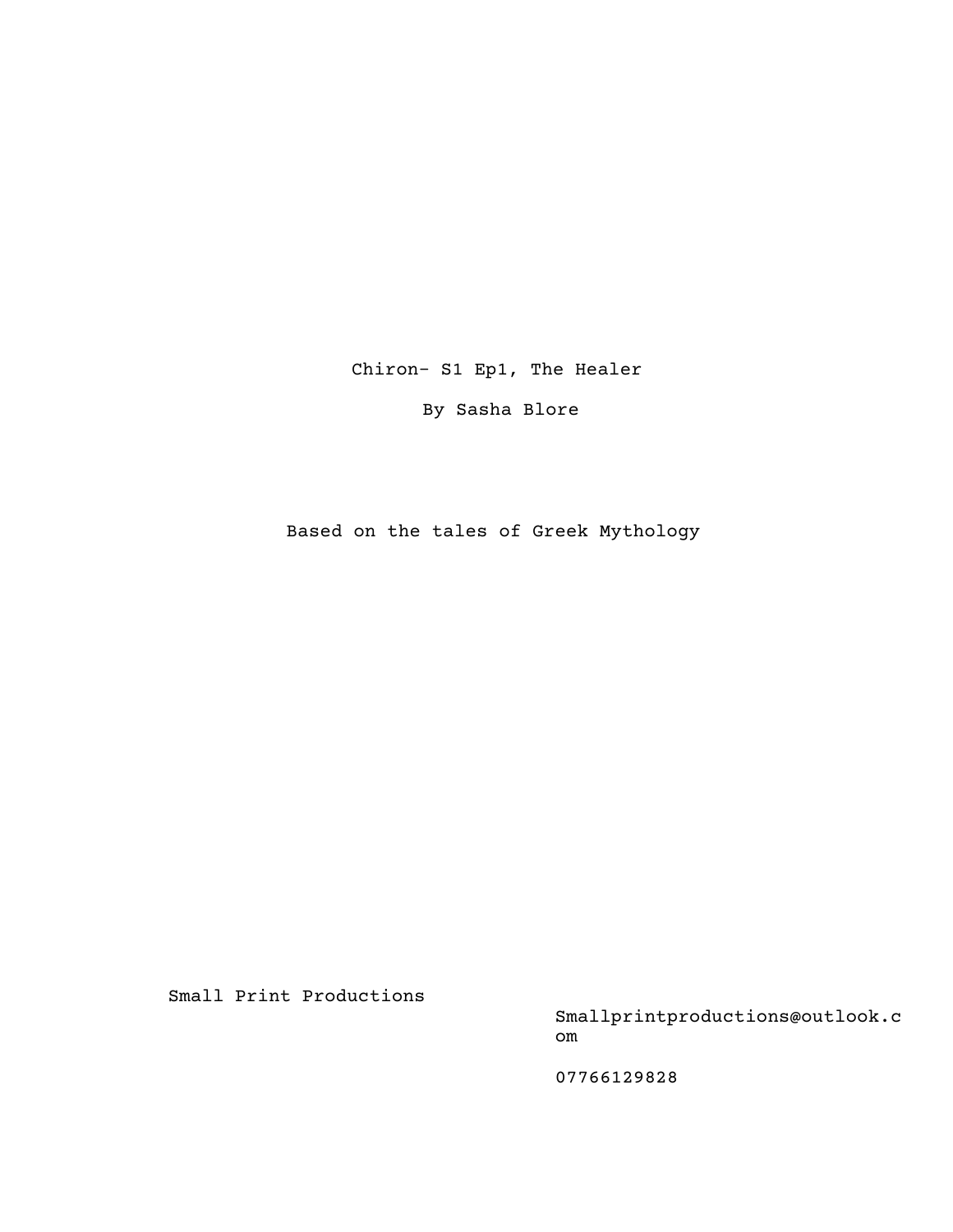### 1 INT. STUDY- NIGHT

A warm, crackling fire, a cool breeze and a ticking, chiming grandfather clock. Horse hooves pace around the room before they stop, a soothing and very present voice speaks, CHIRON.

# CHIRON (V.O):

Ah, welcome, my child. My name is Chiron...

A sparkle of magic and the swoosh of a hand as a page of a book turns.

## CHIRON CONT'D (V.O):

…and I shall tell you some wonderous stories and tragic tales, together we shall travel through the tallest of mountains and the roughest of seas, from the columns of Greece to the Volcanoes of Hawaii.

As he speaks, the sounds of all of these places pass through and leave as quickly as they arrive.

## CHIRON (V.O):

But first, where better to begin than my own short tale? Who am I? Why am I here? All questions to be answered in time, my child. Come, join me as we travel back in time to Ancient Greece...

The study fades as the ticking clock grows more present and chimes, loudly.

## 2 EXT. ANCIENT GREECE, COUNTRYSIDE- DAY

As the chimes fade, the ambience of an Ancient Greek countryside is heard. A baby's cries mixed with the neighs of a horse. A MAID gasps and whispers. A Woman sits in the field, FILIRIA.

## MAID:

A horse. No, a boy, my goodness...

The maid takes a moment to compose herself before speaking to Filiria.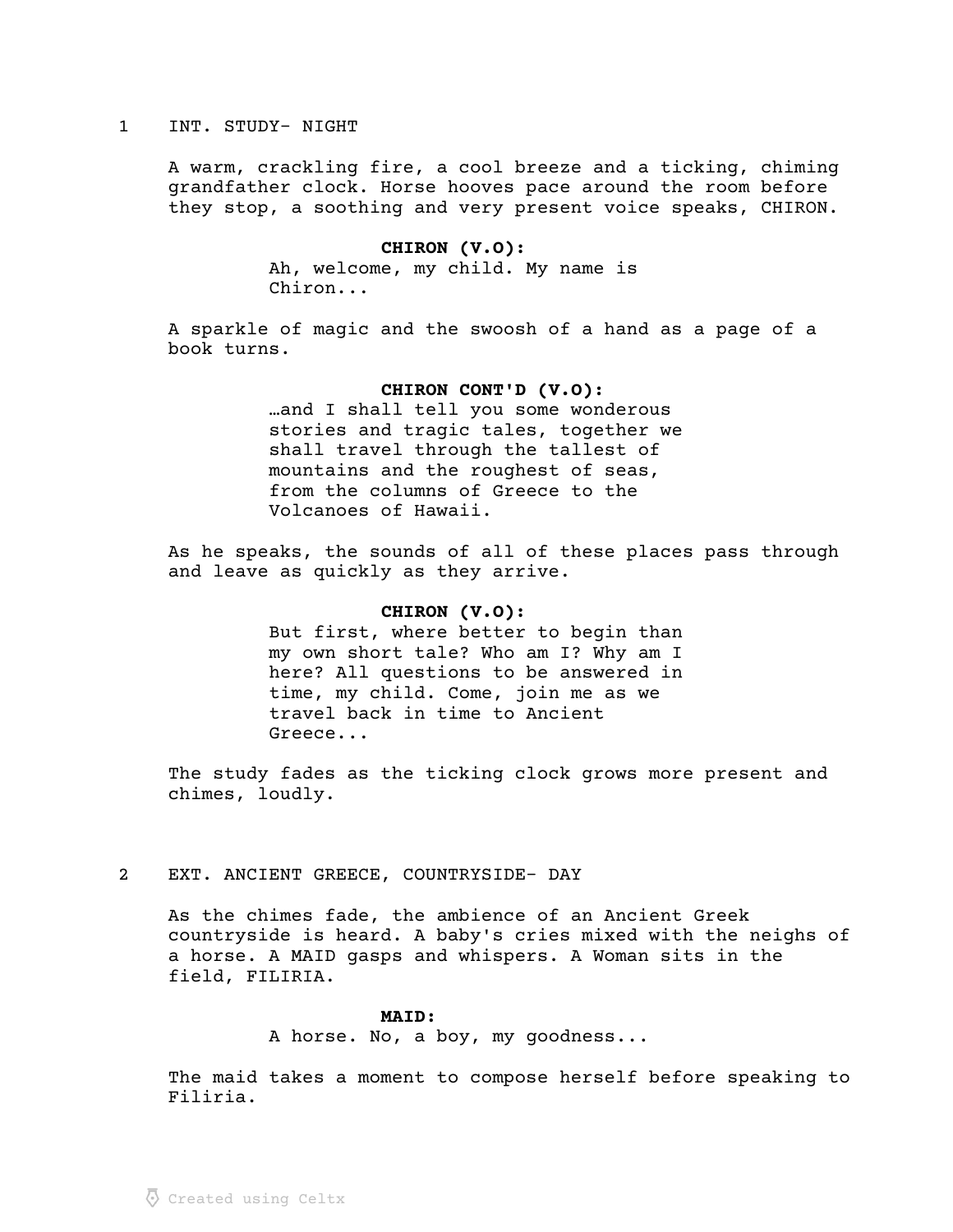## MAID:

Filiria, my dear. I'm afraid you'll have to be strong.

 FILIRIA: What on Earth are you talking about? Hand me my baby at once.

The maid hands the baby to Filiria, swaddled in a blanket.

## MAID:

I'll be inside.

The maid leaves the field and the woman peels back the blankets to reveal her son. She screams and cries.

### FILIRIA:

Zeus, if you can hear me, please. I cannot handle this, it's all too much, half man, half horse! He's a monster! I beg you to turn me into a tree, please!

A flash of lightning and a warm glow appears. Out of the light steps ZEUS.

#### ZEUS:

As you wish, my dear. Sleep well.

Two more pairs of footsteps leave the glow. A man and a woman, APOLLO and ATHENA speak. Zeus turns Filiria into a tree.

### APOLLO:

What of the child?

Zeus ignores him. He turns to leave.

#### ATHENA:

You can't just leave the boy.

 ZEUS: Let the mortals deal with him, I've no time for more children.

## APOLLO:

That child is the son of a Titan, he must be raised as such.

Zeus sighs dismissively.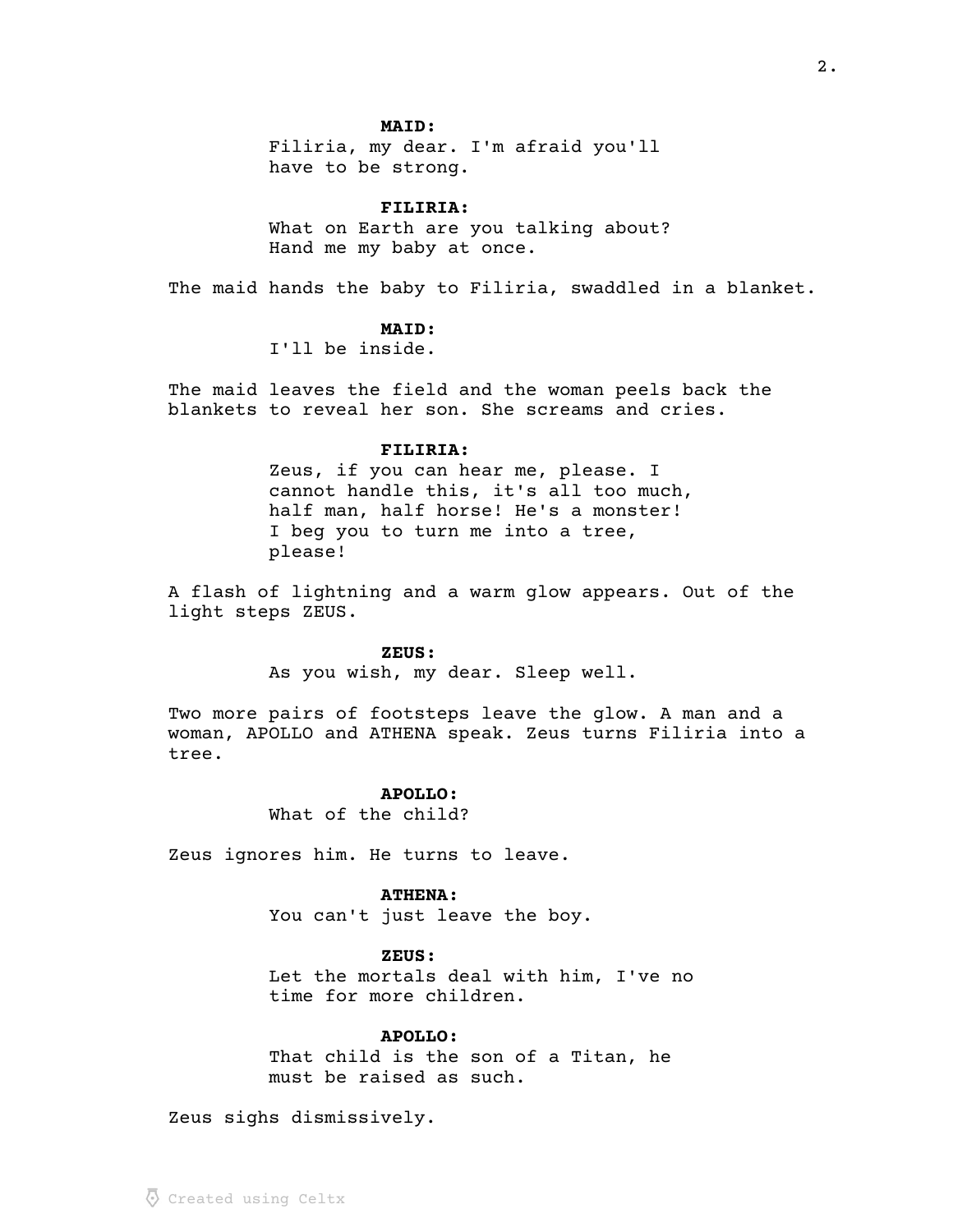Then you shall raise him, both of you. See that he is fed and trained well.

Athena picks up the baby and carries him back through the glowing portal.

3 INT. BALLROOM- DAY

Apollo plays a lyre extremely well with Chiron beside him. He finishes and speaks.

## CHIRON (V.O):

They taught me how to play-

## APOLLO:

And they are the basics of how to play. Now you have a turn.

Chiron plays almost perfectly, with just a couple of errors. Apollo is astonished.

## APOLLO:

You learn quickly my boy! Well Done!

Apollo ruffles Chiron's hair and he giggles.

4 EXT. ARCHERY RANGE- DAY

Athena strikes an arrow straight into an apple. Chiron is beside her.

## CHIRON (V.O):

How to shoot-

## ATHENA:

Just like that. Here.

she hands the bow to Chiron who shoots and misses.

## ATHENA:

Whoops, Remember to bring your shoulders back, hand by your ear. That's right. Now breathe... aaaand... release.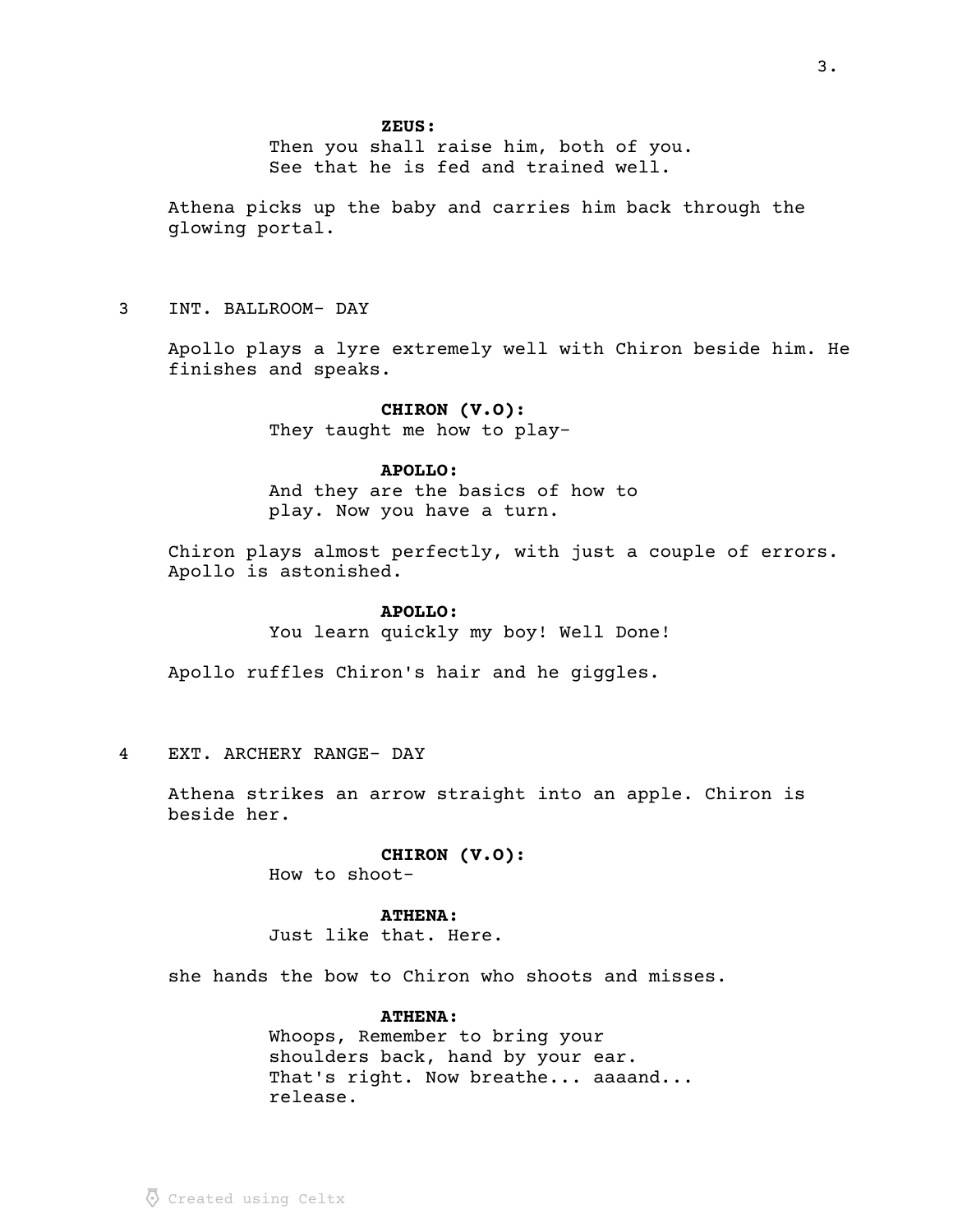The arrow whistles and lands perfectly into the apple. Athena chuckles a knowing laugh.

## ATHENA:

That's right!

## YOUNG CHIRON:

Can we get some lunch now? I'm starving!

Athena chuckles again.

## ATHENA:

I suppose we can, come on.

The two walk away.

5 EXT. GARDEN- DAY

Apollo and Chiron stand in a garden. Bees and birds surround them in the peaceful foliage.

## CHIRON (V.O):

They taught me prophecy, how to see the future-

## APOLLO:

So use your mind's eye and tell me who it is that will appear from around that corner.

### YOUNG CHIRON:

Poseidon.

Squishy, wet sounding footsteps approach.

#### APOLLO:

Very Good Chiron!

6 INT. LAB- DAY

Potions bubble and brew around the place.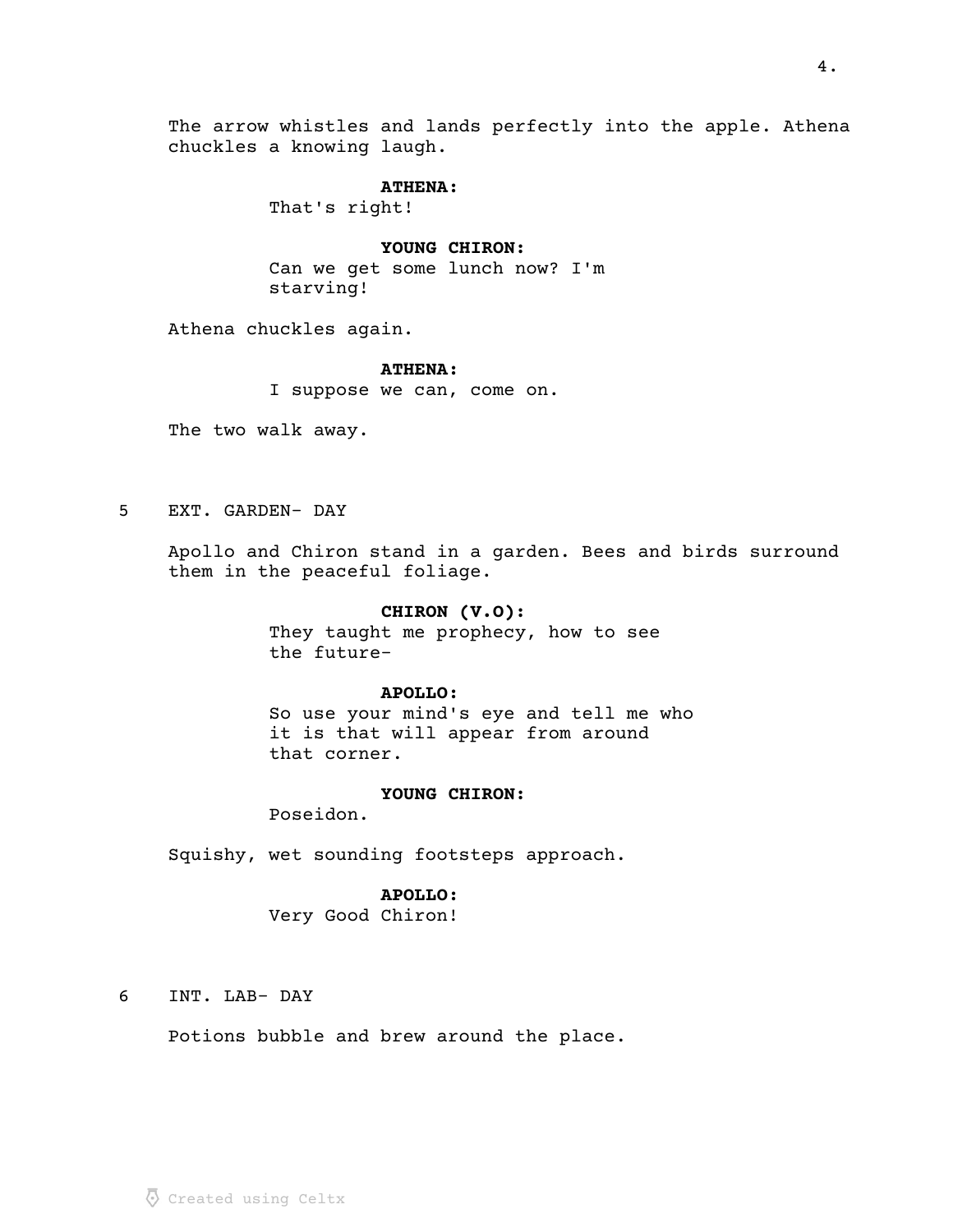## CHIRON (V.O):

And most importantly, they taught me to heal-

Athena adds a liquid to a brew and closes a bottle.

## ATHENA:

So just a touch of that and there you have it, antiseptic. This will stop any wounds getting infected.

Athena leaves.

7 INT. LAB- NIGHT

More potions brew and more liquids are added.

## CHIRON (V.O):

I experimented and made cures for all manner of illnesses.

8 EXT. MARKETPLACE- DAY

A crowd of people, all gawping in awe at Chiron's abilities.

### CHIRON (V.O):

People from all over the world came to me for help. I healed them all.

## MAN 1:

My throat is awfully sore, you see these dots on them?

#### CHIRON:

Not to worry, take this twice a day for a week and you'll heal right up.

## WOMAN 1:

My head aches.

### CHIRON:

Here

 WOMAN 1: I feel better already, thank you sir!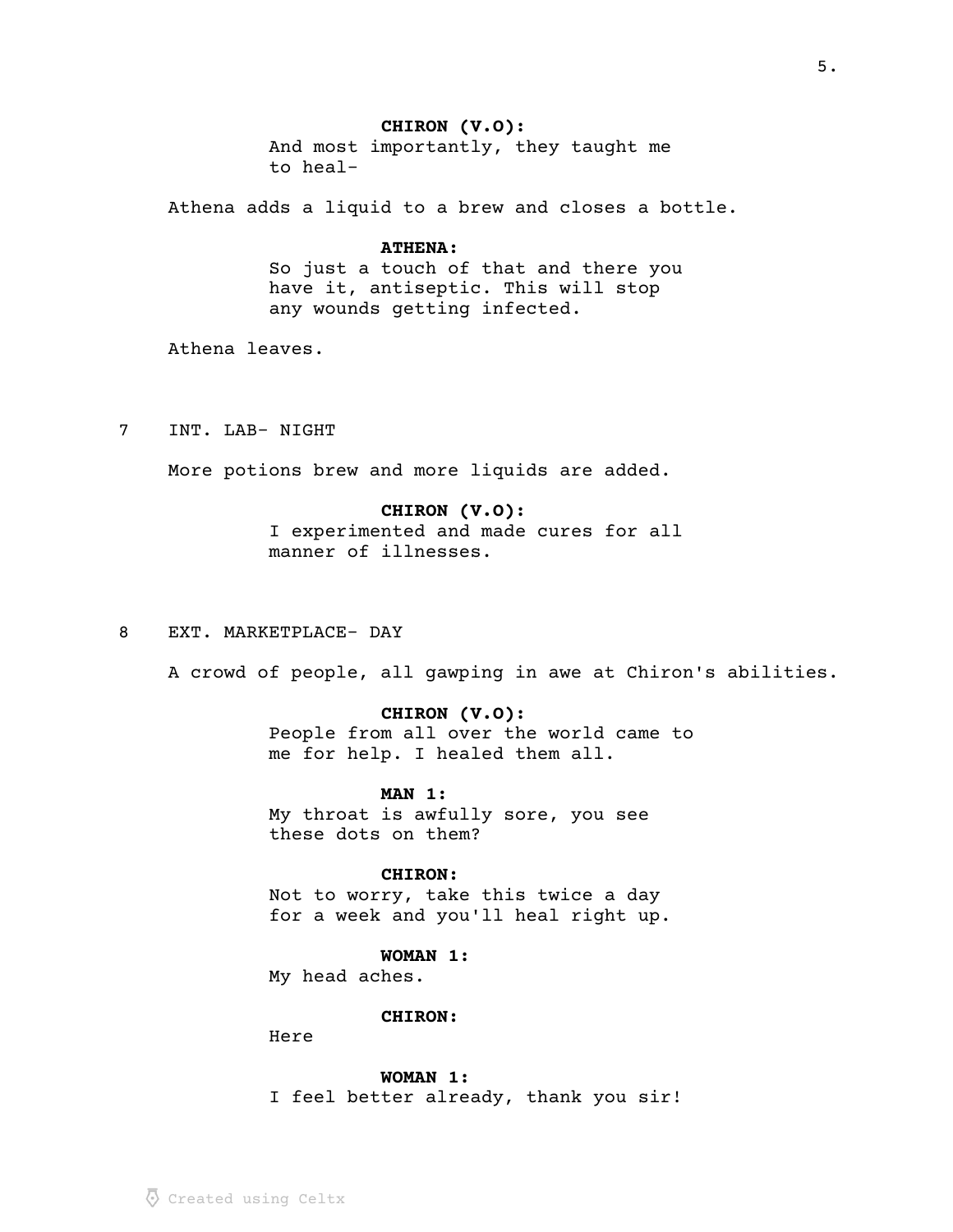## 9 EXT. FIELD- DAY

Chiron walks through a forest. He finds a sword.

## CHIRON:

A Sword?

Suddenly, he hears a man, PELEUS, snoring and goes over to him, he gently awakens him.

## PELEUS:

Please, don't hurt me. My friend abandoned me here, he said we'd go hunting but now he's gone and he took my sword, please-

#### CHIRON:

Here, I found it in the bushes.

#### PELEUS:

You're not going to hurt me?

Peleus takes the sword from Chiron and sheathes it.

## CHIRON:

Of course not! Come, you must be hungry. I have some porridge at home if you'd like some.

He offers his hand to Peleus, who takes it and walks with Chiron to his house.

10 INT. KITCHEN- DAY

Peleus finishes the last of his porridge and Chiron takes his bowl.

#### CHIRON:

I hope that was okay.

## PELEUS:

Yes, of course, where are my manners? Thank you friend.

## CHIRON:

Thank you for your company Peleus. It can get rather lonely up in these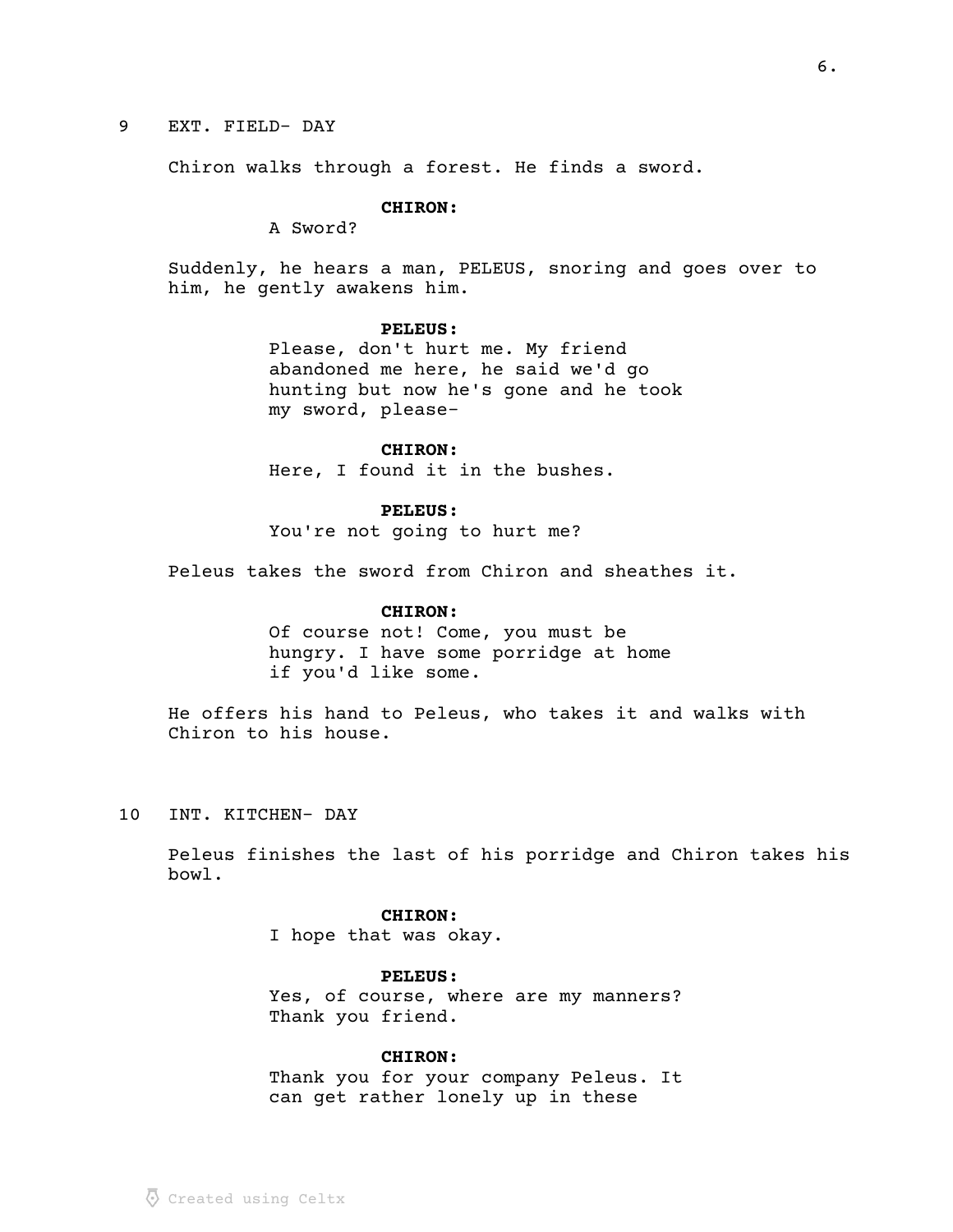mountains. In thanks, please take with you this spear of ash.

Peleus takes the spear.

#### PELEUS:

I hope to see you again soon Chiron, Goodbye.

Peleus leaves.

## CHIRON (V.O):

That man became a great friend of mine and I helped him find a beautiful wife. I even trained and looked after his son, a great warrior, Achilles. But that's a story for another time.

# 11 EXT. BATTLEFIELD- NIGHT

Centaurs battle Hercules in the dark, Chiron looks on.

### CHIRON (V.O):

There was a time, when I was old and grey that my friend, Hercules was fighting the centaurs, the half men, half horse, like me. By accident, he shot an arrow into my knee and I fell to the floor in pain. It hurt me so badly, my child that I asked Zeus to give my life to a man named Prometheus and let me live in peace in the stars.

As he speaks, this happens in the background.

 CHIRON (B.G): Please, I'm in so much pain. I'd like to live in the stars.

#### ZEUS (B.G):

Very well.

A magic sound is heard before the clock chimes again.